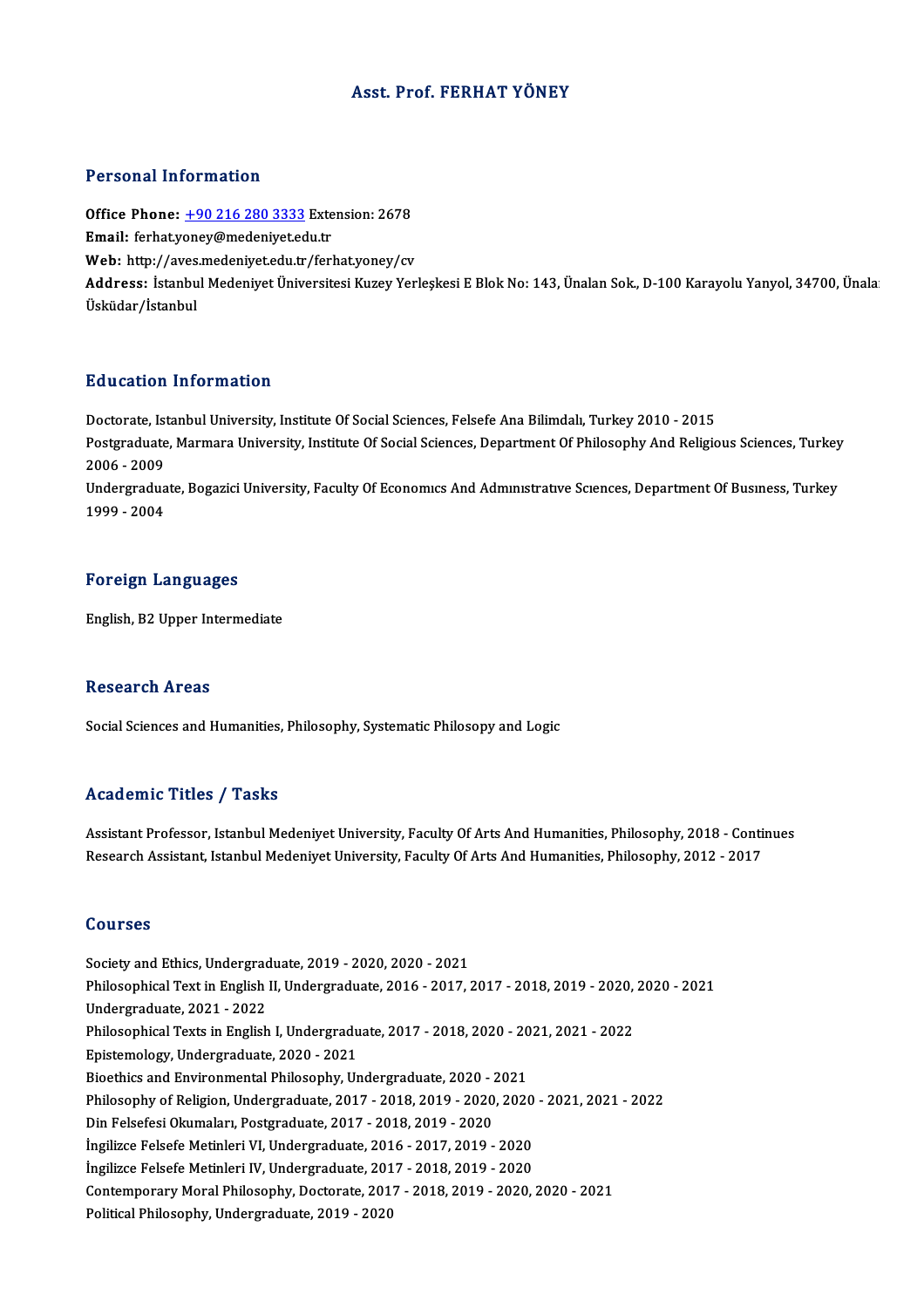Ethics,Undergraduate,2019 -2020 Philosophical Texts in English III, Undergraduate, 2019 - 2020 Seminer: Modern Çağ Felsefesi Tarihi, Undergraduate, 2017 - 2018 Değer Felsefesi Okumaları, Postgraduate, 2016 - 2017 İngilizce Felsefe Metinleri V, Undergraduate, 2017 - 2018

#### Advising Theses

Yöney F., D. Z. Phillips's Wittgensteinian Analysis of Religious Language, Postgraduate, R.Yüksel(Student), 2020

#### **Jury Memberships**

Jury Memberships<br>Doctoral Examination, Doctoral Examination, İstanbul Medeniyet Üniversitesi, January, 2022<br>Post Craduate Post Craduate Trakya Üniversitesi May 2021 pary Tremberompo<br>Doctoral Examination, Doctoral Examination, İstanbul Medeniy<br>Post Graduate, Post Graduate, Trakya Üniversitesi, May, 2021<br>Post Graduate, Post Graduate, İstanbul Medeniyat Üniversitesi Doctoral Examination, Doctoral Examination, İstanbul Medeniyet Üniversitesi<br>Post Graduate, Post Graduate, Trakya Üniversitesi, May, 2021<br>Post Graduate, Post Graduate, İstanbul Medeniyet Üniversitesi, August, 2020<br>Post Grad Post Graduate, Post Graduate, Trakya Üniversitesi, May, 2021<br>Post Graduate, Post Graduate, İstanbul Medeniyet Üniversitesi, August, 2020<br>Post Graduate, Post Graduate, Trakya Üniversitesi, March, 2020

### Articles Published in Journals That Entered SCI, SSCI and AHCI Indexes

rticles Published in Journals That Entered SCI, SSCI and AHCI Indexes<br>I. A Debate on God and Morality: What is the Best Account of Objective Moral Values and Duties?<br>Vänev F A Debat<br>A Debat<br>Yöney F.

Yöney F.<br>EUROPEAN JOURNAL FOR PHILOSOPHY OF RELIGION, vol.13, no.2, pp.213-218, 2021 (Journal Indexed in AHCI)

- Yöney F.<br>EUROPEAN JOURNAL FOR PHILOSOPHY OF RELIGION, vol.<br>II. Islam: A Contemporary Philosophical Investigation<br>VÖNEV E EUROPEA<br>Islam: A<br>YÖNEY F.<br>SOPHA SOPHIA,vol.59,no.4,pp.825-827,2020 (Journal Indexed inAHCI) YÖNEY F.<br>SOPHIA, vol.59, no.4, pp.825-827, 2020 (Journal Indexed in AHCI)<br>III. An Examination of the Biblical Evidence for Open Theism<br>Vänev E SOPHIA,<br>**An Exan**<br>Yöney F.<br>HEVTHR
	- Yöney F.<br>HEYTHROP JOURNAL, vol.61, pp.253-266, 2020 (Journal Indexed in AHCI)
- Yöney F.<br>HEYTHROP JOURNAL, vol.61, pp.253-266, 2020 (Journal Indexed in AHCI)<br>IV. Islam, the Divine Command Theory, and Religious Fundamentalism<br>VÖNEV E HEYTHRC<br>Isla<mark>m, th</mark><br>YÖNEY F.<br><sup>ISLAM AN</sup> YÖNEY F.<br>ISLAM AND CHRISTIAN-MUSLIM RELATIONS, vol.30, no.4, pp.413-433, 2019 (Journal Indexed in AHCI)

### Articles Published in Other Journals

rticles Published in Other Journals<br>I. The Problem of Dıvıne Foreknowledge and Free Wıll: Ockhamist Solution<br>Vänev E The Pro<br>The Pro<br><sup>Yöney F.</sup><br><sup>Villon F.</sup> Yöney F.<br>Kilikya Felsefe Dergisi, vol.1, no.1, pp.159-176, 2022 (Other Refereed National Journals) Yöney F.<br>Kilikya Felsefe Dergisi, vol.1, no.1, pp.159-176, 2022 (Other<br>II. Cornell Realism as a New Type of Moral Naturalism<br>Voney F Kilikya F<br>**Cornell**<br>Yoney F.<br>PEVTII I Yoney F.<br>BEYTULHIKME-AN INTERNATIONAL JOURNAL OF PHILOSOPHY, vol.8, pp.665-680, 2018 (Journal Indexed in ESCI) Yoney F.<br>BEYTULHIKME-AN INTERNATIONAL JOURNAL OF PHILOSOPHY, vol.8, pp.665-6<br>III. Tanrısal Önbilgi – Özgür İrade Sorunu: Zaman Dışı Sonsuzluk Çözümü<br>VÖNEV E BEYTULH<br>Tanrısal<br>YÖNEY F.<br>EELSEEE Tanrısal Önbilgi – Özgür İrade Sorunu: Zaman Dışı Sonsuzluk Çözümü<br>YÖNEY F.<br>FELSEFE DÜNYASI, no.67, pp.66-91, 2018 (Refereed Journals of Other Institutions)<br>Coğdee Ahlaki Doğaüstüsülük ve Buse Shafer Landay YÖNEY F.<br>FELSEFE DÜNYASI, no.67, pp.66-91, 2018 (Refereed Journal<br>IV. Çağdaş Ahlaki Doğaüstücülük ve Russ Shafer-Landau<br>YÖNEY F. FELSEFE<br>Çağdaş A<br>YÖNEY F.

Kaygı, no.30, pp.225-237, 2018 (International Refereed University Journal)

YÖNEY F.<br>Kaygı, no.30, pp.225-237, 2018 (International Refereed University Journal)<br>V. Ahlakın Evrimsel Kökeni, Ahlaki Bilgi ve Ahlaki Realizmi Zayıflatabilir mi?<br>VÖNEV E Kaygı, no<br><mark>Ahlakın</mark><br>YÖNEY F.